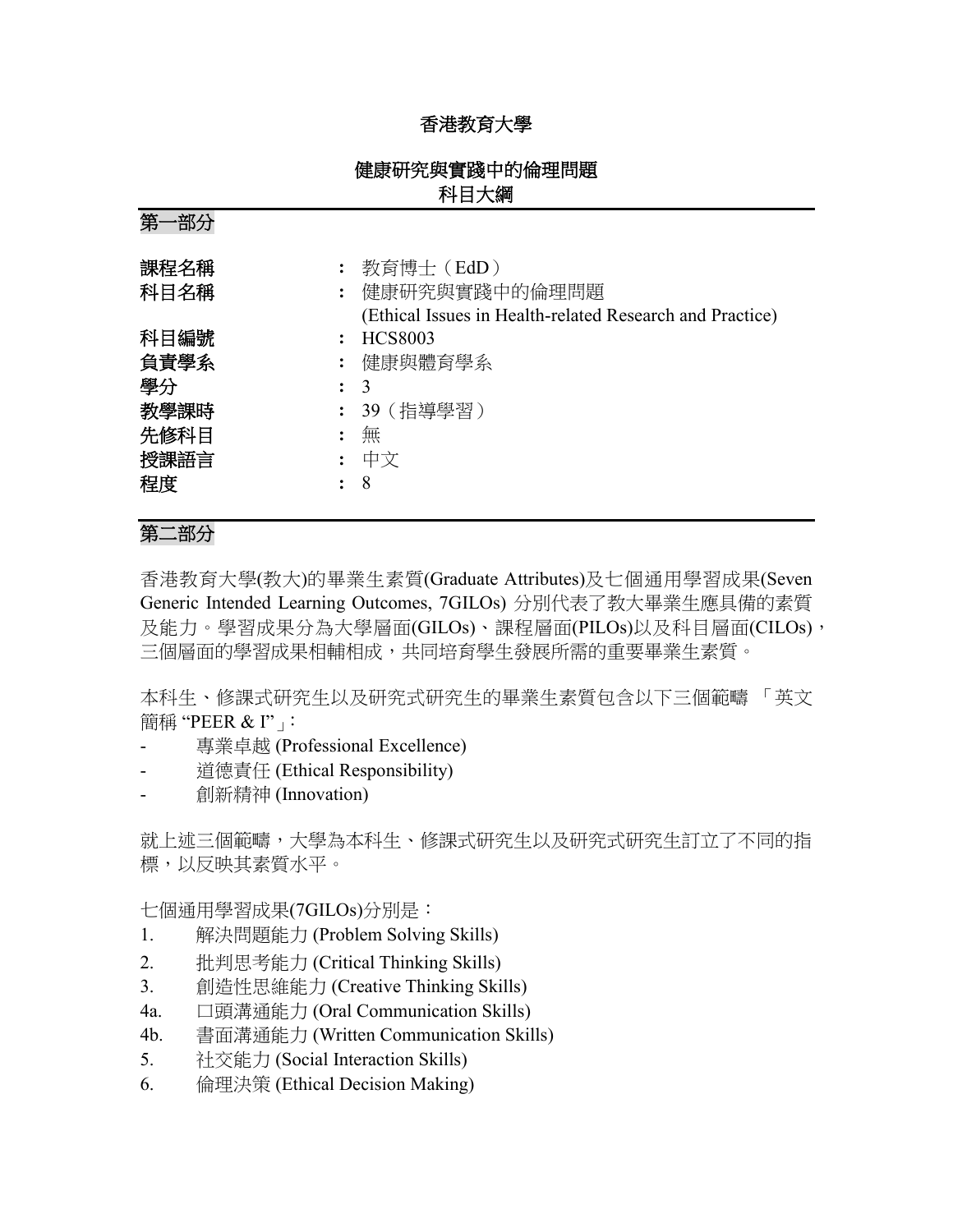7. 全球視野 (Global Perspectives)

### **1.** 科目概要

本課程重點將集中於高階健康研究和實踐中產生的倫理問題。完成課程後,學 生將能夠切實理解研究中的倫理問題和困境。課程亦將以富創造性和創新性的 方式提供交互式多媒體資源,並引導學生學習關於研究倫理的最新資訊,包括 香港特區採用的研究倫理。

### **2.** 預期學習成果

成功完成本課程後,學生應能夠:

- 成果一:檢視健康研究和實踐的倫理準則;
- 成果二:批判性地評估研究倫理問題和困境;
- 成果三:展示出對研究實踐和研究人員誠信的良好理解;
- 成果四:展現出向倫理審查委員會提出研究倫理申請的能力。

#### **3.** 內容、預期學習成果及教與學活動

| 教授内容                 | 預期學習<br>成果 (CILOs)       | 教與學活動         |
|----------------------|--------------------------|---------------|
| 健康研究和實踐的倫理實踐原則       | 成果一                      | 導修、案例研究、與導師討論 |
| 健康研究的倫理準則            | 成果二                      |               |
| 健康研究實踐與研究誠信的倫理考<br>量 | 成果一<br>成果二<br>成果三        |               |
| 倫理審查申請               | 成果一<br>成果二<br>成果三<br>成果四 |               |

#### **4.** 評核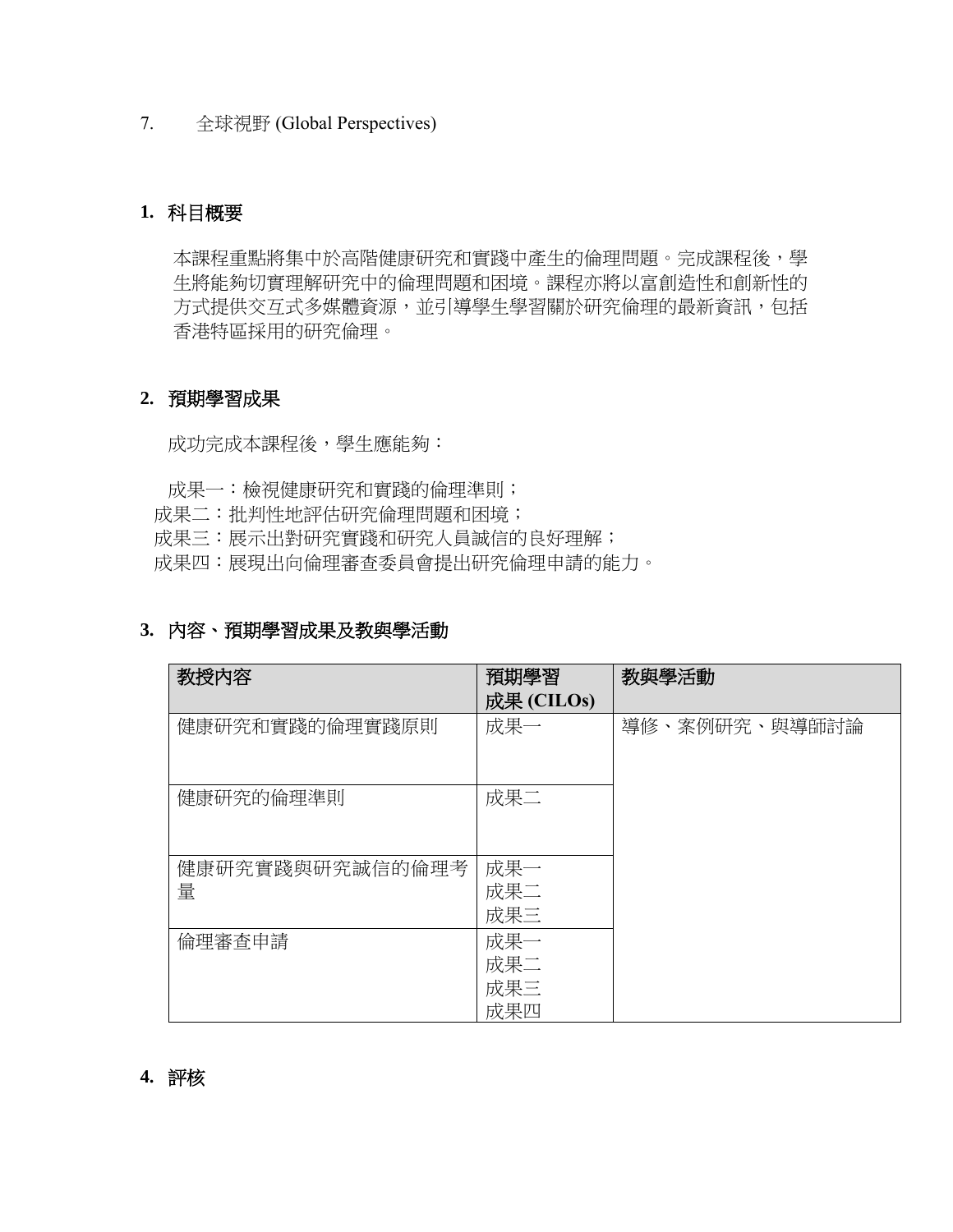| 評核課業               | 所佔比重 | 預期學習       |
|--------------------|------|------------|
|                    |      | 成果 (CILOs) |
| (一)導修:             | 20%  | 成果一        |
| 學生須與導師就課程內容涵蓋的不同主題 |      | 成果二        |
| 進行導修。              |      | 成果三        |
|                    |      | 成果四        |
| (二)在線討論:           | 20%  | 成果一        |
| 學生須與導師就課程內容涵蓋的不同主題 |      | 成果二        |
| 進行討論。              |      | 成果三        |
|                    |      | 成果四        |
| (三)個人作業:           | 60%  | 成果一        |
| 學生須提交一份作業,討論需要考慮的健 |      | 成果二        |
| 康研究的倫理問題,並向倫理審查委員會 |      | 成果三        |
| 提出倫理申請。            |      | 成果四        |

### **5.** 指定教科書

無

### **6.** 推薦書目

Beauchamp, T. & Childress, J. (2012). *Principles of biomedical ethics*. New York: Oxford University Press.

Devettere, R. J. (2010). *Practical decision making in health care ethics: Cases and concepts.* Washington: Georgetown University Press.

Morrison, E. E. (2009). *Health care ethics: Critical issues for the 21st century.* London: Jones and Barlett Publishers International.

National Academy of Sciences (COR). (2009). *On being a scientist: A guide to responsible conduct in research.* National Academies Press Blackburn.

Paul, R. W.& Linda, E. (2006). *The miniature guide to understanding the foundations of ethical reasoning.* United States: Foundation for Critical Thinking Free Press.

### **7.** 相關網絡資源

Research Ethics in the Hong Kong SAR [http://www.ha.org.hk/ho/research\\_ethics/rec\\_home.ht](http://www.ha.org.hk/ho/research_ethics/rec_home.htm) [m](http://www.ha.org.hk/ho/research_ethics/rec_home.htm)